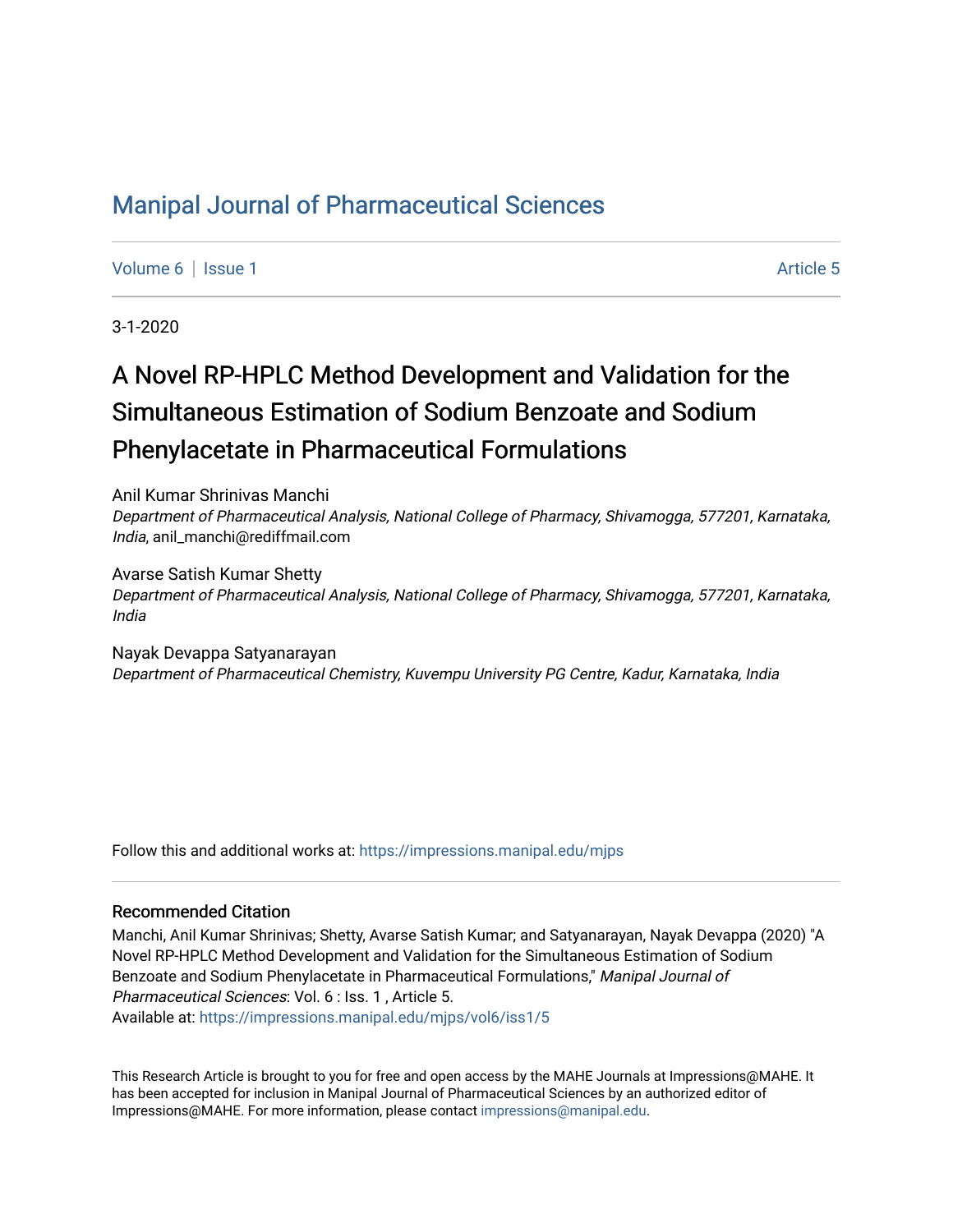## Manchi AKS *et al*: A Novel RP-HPLC Method Development and Validation . . . Research Article

# **A Novel RP-HPLC Method Development and Validation for the Simultaneous Estimation of Sodium Benzoate and Sodium Phenylacetate in Pharmaceutical Formulations**

Anil Kumar Shrinivas Manchi\*, Avarse Satish Kumar Shetty, Nayak Devappa Satyanarayan

Email: anil\_manchi@rediffmail.com

## **Abstract**

Sodium benzoate and Sodium phenylacetate were simultaneously estimated in pharmaceutical dosage forms by developing new, precise and accurate Reversed Phase – High Performance Liquid Chromatography (RP-HPLC) method. Chromatographic study was performed on C18 column using a mixture of methanol and potassium dihydrogen orthophosphate (0.05M) buffer in 60:40 v/v ratio with 1ml of triethylamine. The pH was adjusted to 5.5 using 1% ortho phosphoric acid. The peak response was monitored at 260nm after injecting the sample to HPLC system by marinating 1mL/min flow rate. The calibration curve was linear over the range of 5-25µg/mL for sodium benzoate and 5-25 µg/mL for sodium phenylacetate. The average Retention Time (RT) for sodium benzoate was found to be 3.366 ±0.0147 min and sodium phenylacetate was found to be 5.247±0.0354 min. Sodium benzoate recovery value was 99.9% and that of sodium phenylacetate was 100.16%. This confirms that the excipients of the formulation do not interfere during the analysis. Thus the projected RP-HPLC technique can be used for the estimation of these two drugs in pharmaceutical formulations simultaneously.

**Key words:** HPLC, Sodium benzoate, Sodium phenylacetate

## **Introduction**

Sodium benzoate **(**SDBZ) (Fig 1) is a synthetic chemical produced when benzoic acid (which is found naturally in some fruits and spices) combines with sodium hydroxide. Since SDBZ contains natural ingredients, it is found safe1 . SDBZ is a sodium salt that is present at extremely low levels in apples, plums, cinnamon and several other natural foods<sup>2</sup>. It is widely used as a preservative in several types of food including soft drinks, pickles, margarine, jelly and jams. Although SDBZ is safe, it may cause mild side effects in certain individuals like vomiting,

#### **Anil Kumar Shrinivas Manchi1 , Avarse Satish Kumar Shetty<sup>1</sup> , Nayak Devappa Satyanarayan<sup>2</sup>**

- *1 Department of Pharmaceutical Analysis, National College of Pharmacy, Shivamogga, 577201, Karnataka, India*
- *2 Department of Pharmaceutical Chemistry, Kuvempu University PG Centre, Kadur, Karnataka, India*
- *\** Corresponding Author

Date of Submission: 10-01-2020, Date of Revision: 29-01-2020 Date of Acceptance: 01-02-2020

stomach ulcer, mild hyperventilation, possibly leading to dizziness $3,4$ .

Sodium phenylacetate (SDPA) (Fig 2) is the sodium salt form of phenylacetate with ammonia detoxifying activity. Upon administration, SDPA binds to glutamine thereby forming phenylacetyl glutamine and is thus excreted by the kidneys $<sup>5</sup>$ , by</sup> aiding as a substitute to urea for the evacuation of waste nitrogen. SDPA is able to lower ammonia levels in the blood and prevent hyperammonemia<sup>6</sup>.



Figure 1: Structure of Sodium Benzoate

The combination of SDBZ and SDPA is available in aqueous solution form for injection (dissolved in water for injection). The pH of the solution

**How to cite this article:** Manchi AKS, Shetty ASK, Satyanarayan ND. A Novel RP-HPLC Method Development and Validation for the Simultaneous Estimation of Sodium Benzoate and Sodium Phenylacetate in Pharmaceutical Formulations *MJPS* 2020; 6(1):20-26.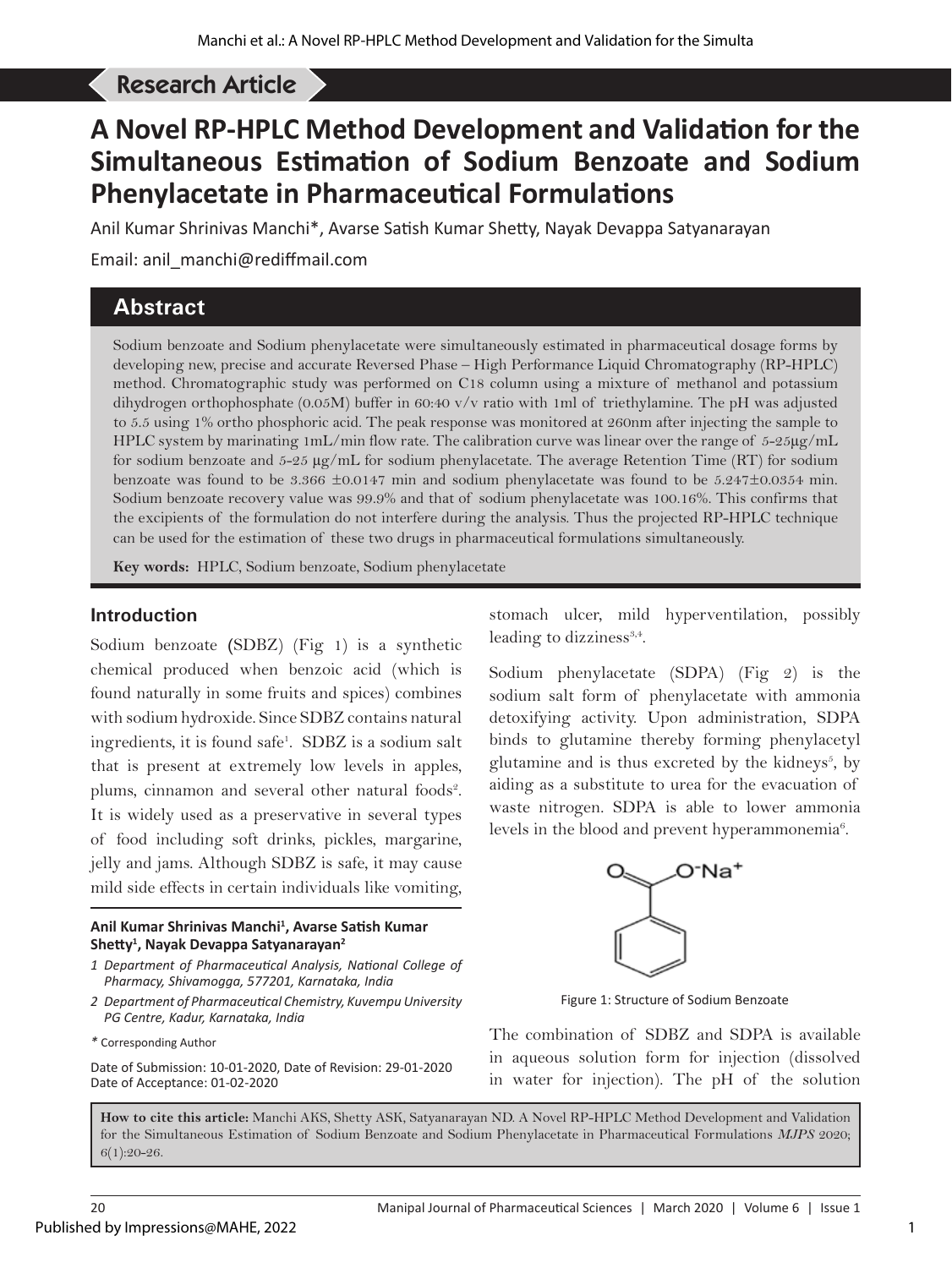lies between 6 and 8. It is indicated as adjunctive therapy in adult and pediatric patients for the treatment of acute hyperammonemia and associated encephalopathy in patients with deficiency in enzyme of the urea cycle<sup>7-9</sup>.



Figure 2: Structure of Sodium Phenylacetate

A few analytical techniques were spotted in literature survey for estimating these two drugs collectively and in combination with many other drugs10-15; however, there are no reports available for the estimation of the SDBZ and SDPA in pharmaceutical formulations simultaneously. Therefore, efforts are being made to establish fast, reliable and accurate RP-HPLC techniques for the evaluation of these drugs simultaneously, and to expand it in formulations for their determination.



## **Materials and Methods**

## *Chemicals and Reagents*

The working standards of SDBZ and SDPA were given by Amneal Pharmaceuticals India

Pvt Ltd (Ahmedabad, Gujarat, India). Ammonul, an injection, of Mylan Company claimed to contain 10 %/10% concentrated aqueous solution of sodium benzoate and sodium phenyl acetate, and was used in the analysis. Potassium dihydrogenortho phosphate, triethyl amine and o-phosphoric acid were obtained from Sd Fine chemicals Pvt Ltd, Mumbai. Methanol (HPLC grade) was obtained from Merck Ltd Mumbai, India.





Figure 4: Chromatogram showing retention time of Sodium Phenyl acetate.

## *Instrumentation*

A Shimadzu- HPLC (Japan) unit containing SPD-20AD UV-Visible detector; Enable C18 column (Shimadzu; Japan) having 250mmX4.6mmX5µm as specifications; LC-20 AD Pump; Quantitative HPLC had been done on an isocratic mode with 20 µL manual loop injection system. The results were combined using software Lab Solution.

## *Mobile phase preparation*

The HPLC grade methanol was passed through 0.45µm filter and 0.05M of potassium dihydrogen orthophosphate in HPLC water (6.867g in 1000mL of water) was passed through 0.45µm membrane filter. The mobile phase was equipped by combining buffer, methanol and triethylamine in 600, 400 and 1 mL respectively mL and pH was adjusted to 5.5 with the help of ortho-phosphoric acid (OPA) and the blend was sonicated for 15 min.

#### *Standard stock solution preparation*

100 mg each of SDBZ and SDPA were measured individually and transferred into two separate 100mL volumetric flasks. Both the drugs were dissolved in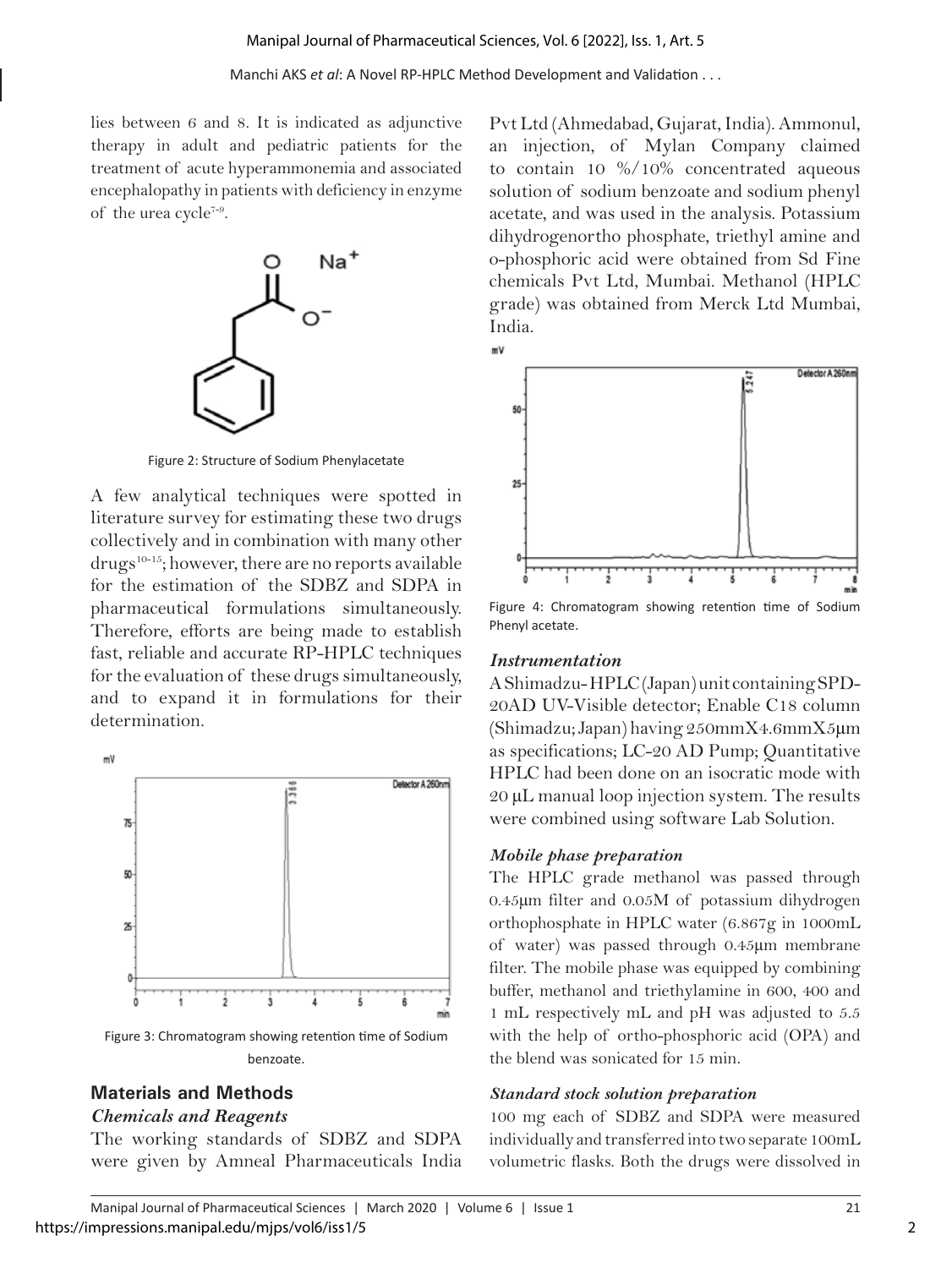#### Manchi AKS *et al*: A Novel RP-HPLC Method Development and Validation . . .

60mL of the mobile phase by sonication and then the volume was managed to make up to the mark with mobile phase to obtain a final concentration of 1000 µg/mL of each element (stock A and A' solution).

From the above stock A and A' of SDBZ and SDPA solution, 10 mL of aliquot was taken out in a standard flask (100 mL) and the volume was rendered up to the mark with mobile phase to acquire the final concentration of 100  $\mu$ g/mL of SDBZ (stock B) and SDPA (stock B'). From the above stock B and B ' even more dilutions were performed to have a concentration range of 5-25 µg / mL for both the drugs.



Figure 5: Chromatogram showing retention time of SDBZ and SDPA in formulation

#### *Calibration curves*

Appropriate additional dilutions were performed individually and 20 µL of each was pumped into the HPLC system and their chromatograms were obtained under the same chromatographic conditions as stated above. Peak areas for all peaks were documented and a standard Area Under Curve (AUC) calibration curve was graphed against concentration.

## *Chromatographic condition*

The mobile phase having a mixture of buffer and methanol with the ratio of 60:40 v/v with 1mL of triethylamine at pH-5.5 was chosen as the best composition of the mobile phase, since it was found that this solvent system resolved both the components preferably. The flow rate was altered to 1 mL/min with the detection wavelength of 260 nm. Samples and mobile phase have been degassed

for 15 min by sonication and screened through a membrane filter paper of 0.45µm. All assessments were held at steady column temp (25° C).

#### *Selection of analytical concentration range*

From the standard stock solution (solution B and B ') appropriate quantity was pipetted out into 10mL standard flasks. The quantity was rendered up to the 10mL mark in all the dilutions with the mobile phase to become a set of solutions giving the concentration range, varying from 5-25µg/mL for both SDBZ and SDPA respectively.



Figure 6: Calibration curve of SDBZ at 260 nm by RP-HPLC method



Figure 7: Calibration curve of SDPA at 260 nm by RP-HPLC method.

Triplicate dilutions for each of the above mentioned concentrations were made individually and from these solutions. From these solutions 20µL of the samples was pumped into the HPLC system twice distinctly and the chromatograms were documented under the similar chromatographic situations as mentioned in the above section (Fig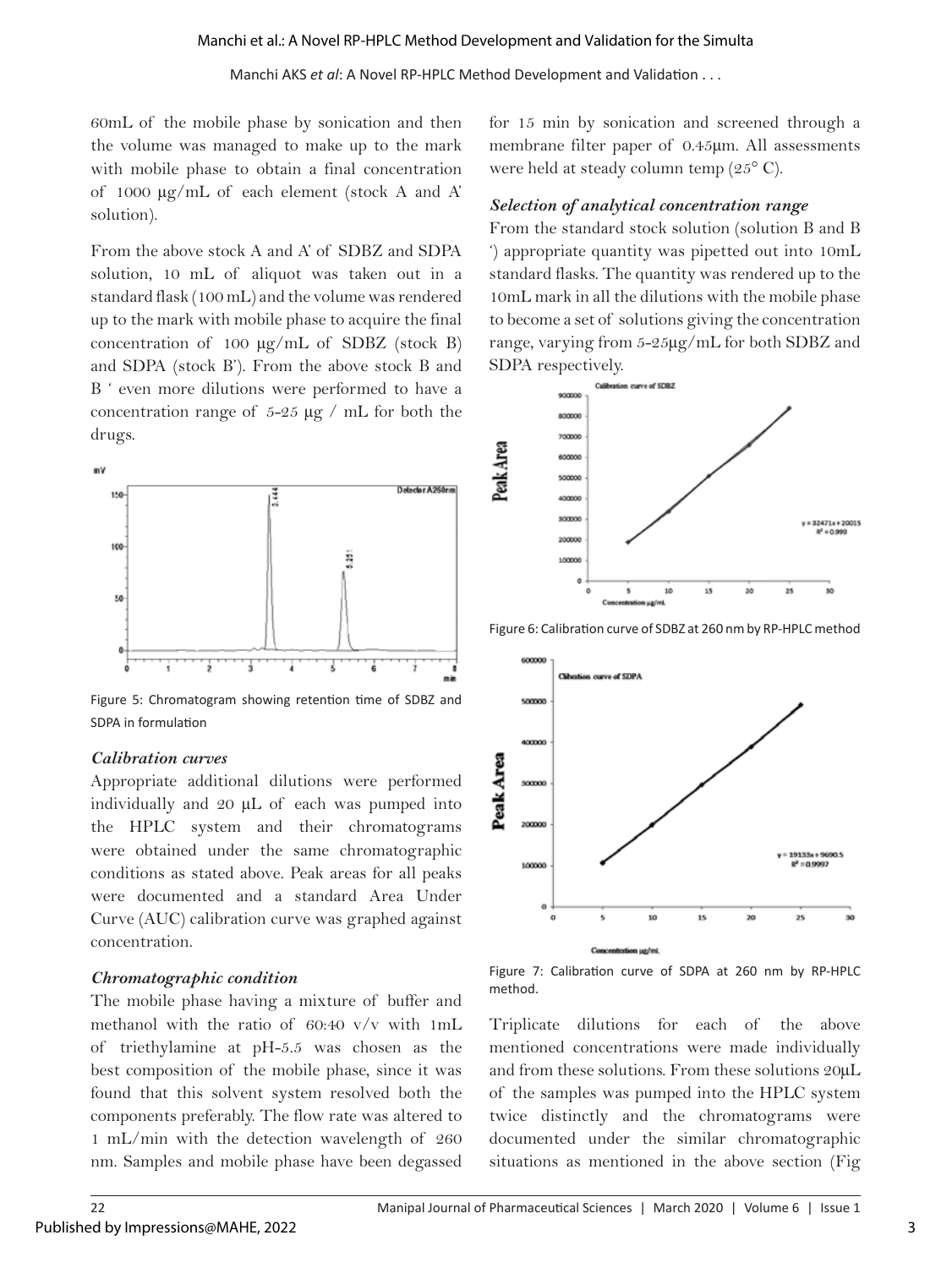Manchi AKS *et al*: A Novel RP-HPLC Method Development and Validation . . .

3 and  $4 \lceil 1 \rceil$ ). Peak areas were reported for all the experiments and the graph was plotted by taking concentration against standard calibration curve (Fig 6 and 7).

**Table 1: Summary of validation and System suitability parameters of SDBZ and SDPA**

| <b>Parameters</b>                     | <b>SDBZ</b> | <b>SDPA</b> |
|---------------------------------------|-------------|-------------|
| Linear range (µg/mL)                  | $5 - 25$    | $5 - 25$    |
| Slope                                 | 32471       | 19133       |
| Intercept                             | 20015       | 9690.5      |
| Regression coefficient $(r^2)$        | 0.999       | 0.9997      |
| Limit of Detection $(\mu g/mL)$       | 0.0258      | 0.0226      |
| Limit of Quantification ( $\mu$ g/mL) | 0.0782      | 0.0685      |
| Retention time (min)                  | 3.366       | 5.247       |
| Tailing factor                        | 1.300       | 1.224       |
| Theoretical plate (N)                 | 6252        | 8137        |

## *Analysis of formulation*

From the formulation, an amount having 100mg of SDBZ was verified experimentally and shifted to a 100mL volumetric flask, the quantity was made up to the mark by using the mobile phase to get 1000µg/mL (stock A). The materials were subjected to sonication for 15 min and the final volume was made up to the mark with the mobile phase. From

the main stock  $(A)$  10 mL was pipetted out and made up to 100 mL with mobile phase to get the 100µg/ mL (stock B).

This solution was filtered through a 0.4  $\mu$ m filter paper and was used as a standard stock solution. The suitable amount was pipetted out from the standard stock B and was further diluted with the same mobile phase to achieve a mixture having 10µg/mL of SDBZ and 10µg/mL of SDPA. A similar mixture having 10µg/mL of both SDBZ and SDPA was prepared as above from the standard stock solution. A 20µL volume of each sample mix was injected into the HPLC system and the chromatograms were documented (Fig 5). The AUC of each peak was calculated at 260nm and the amount of drug having in the sample mixture was calculated.

## *Method validation*

Multiple validation variables such as the recovery studies, limit of detection (LOD), accuracy, linearity, the limit of quantification (LOQ), precision, and reproducibility were carried out for the established technique and their data were shown.

| Level of %<br>recovery | Amount of<br>formulation $(\mu g)$ |             | Amount of standard<br>$drug$ added $(\mu g)$ |             | Total amount<br>recovered $(\mu g)$ |             | % Recovery  |             |
|------------------------|------------------------------------|-------------|----------------------------------------------|-------------|-------------------------------------|-------------|-------------|-------------|
|                        | <b>SDBZ</b>                        | <b>SDPA</b> | <b>SDBZ</b>                                  | <b>SDPA</b> | <b>SDBZ</b>                         | <b>SDPA</b> | <b>SDBZ</b> | <b>SDPA</b> |
|                        | 10                                 | 10          | 5                                            | 5           | 14.92                               | 15.05       | 99.46       | 100.33      |
| 80%                    | 10                                 | 10          | 5                                            | 5           | 15.1                                | 14.92       | 100.66      | 99.46       |
|                        | 10                                 | 10          | 5                                            | 5           | 15.04                               | 14.97       | 100.26      | 99.8        |
|                        | 10                                 | 10          | 10                                           | 10          | 20.05                               | 20.08       | 100.25      | 100.4       |
| 100%                   | 10                                 | 10          | 10                                           | 10          | 19.94                               | 20.18       | 99.7        | 100.9       |
|                        | 10                                 | 10          | 10                                           | 10          | 19.89                               | 20.16       | 99.45       | 100.8       |
| 120%                   | 10                                 | 10          | 15                                           | 15          | 24.89                               | 25.06       | 99.56       | 100.24      |
|                        | 10                                 | 10          | 15                                           | 15          | 24.92                               | 24.94       | 99.68       | 99.76       |
|                        | 10                                 | 10          | 15                                           | 15          | 25.06                               | 25.03       | 100.24      | 100.18      |

#### **Table 2: Recovery of SDBZ and SDPA in spiked standard drug solution**

#### **Table 3: Statistical Validation Data of Accuracy**

| Level         | Mean of % recovery* |             | <b>Standard Deviation*</b> |             | Co-efficient of Variation* |             | <b>Standard Error*</b> |             |
|---------------|---------------------|-------------|----------------------------|-------------|----------------------------|-------------|------------------------|-------------|
| of % Recovery | <b>SDBZ</b>         | <b>SDPA</b> | <b>SDBZ</b>                | <b>SDPA</b> | <b>SDBZ</b>                | <b>SDPA</b> | <b>SDBZ</b>            | <b>SDPA</b> |
| 80%           | 100.13              | 99.86       | 0.6110                     | 0.4371      | 0.6101                     | 0.4377      | 0.3527                 | 0.2524      |
| 100%          | 99.8                | 100.7       | 0.4092                     | 0.2645      | 0.4100                     | 0.2627      | 0.2362                 | 0.1527      |
| 120%          | 99.82               | 99.96       | 0.3629                     | 0.2498      | 0.3635                     | 0.2498      | 0.2095                 | 0.4421      |

 $*_{n=3}$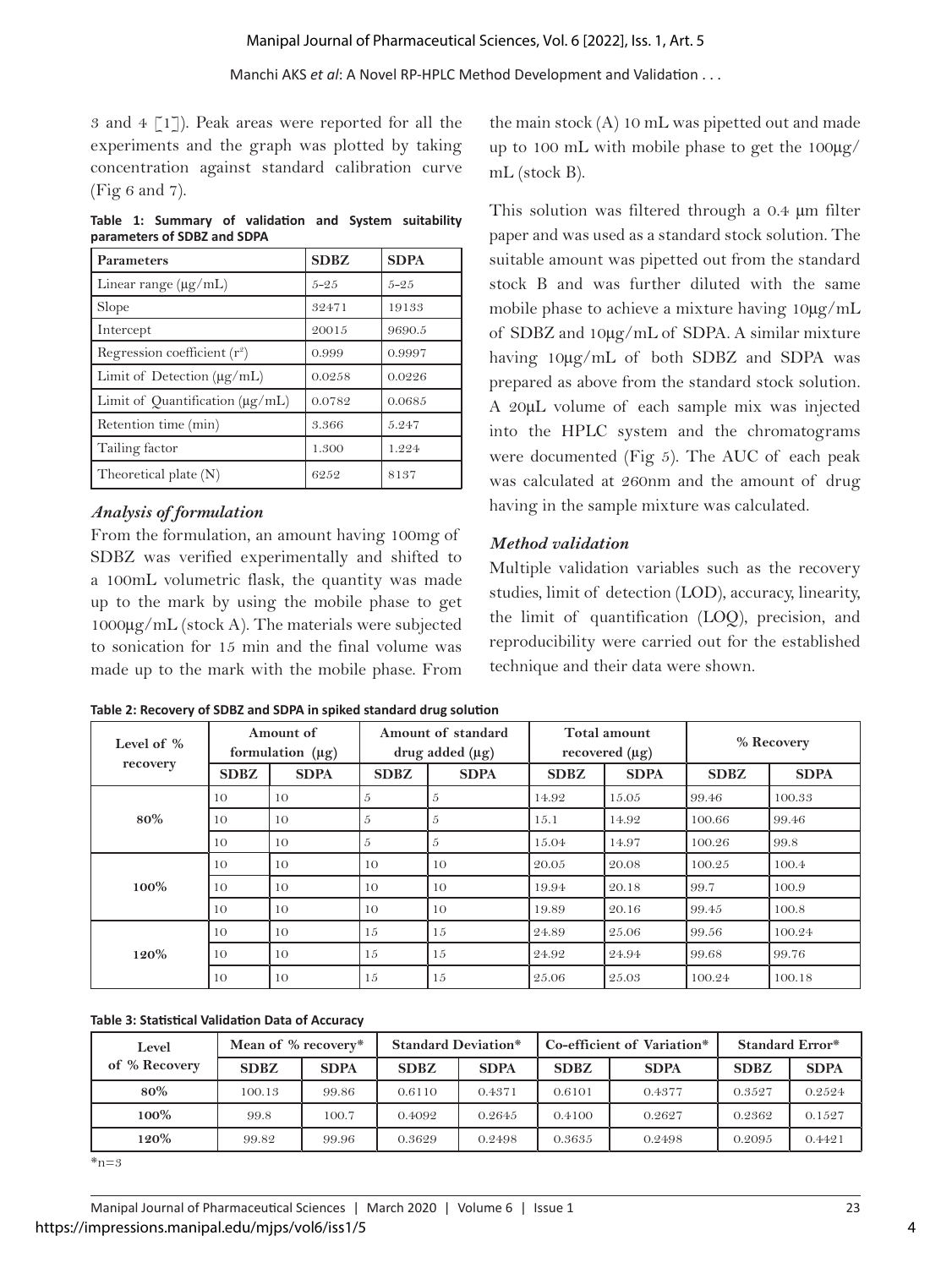## Manchi et al.: A Novel RP-HPLC Method Development and Validation for the Simulta

Manchi AKS *et al*: A Novel RP-HPLC Method Development and Validation . . .

#### **Table 4: Intra day Precision of SDBZ and SDPA**

| Sr no         | Amount present $(\mu g/mL)$ |             |             | Amount obtained(µg/mL) | % Obtained  |             |
|---------------|-----------------------------|-------------|-------------|------------------------|-------------|-------------|
|               | <b>SDBZ</b>                 | <b>SDPA</b> | <b>SDBZ</b> | <b>SDPA</b>            | <b>SDBZ</b> | <b>SDPA</b> |
|               | 15                          | 15          | 14.87       | 15.03                  | 99.13       | 100.2       |
| $\mathcal{Q}$ | 15                          | 15          | 15.04       | 15.1                   | 100.26      | 100.66      |
| 3             | 15                          | 15          | 14.94       | 15.04                  | 99.6        | 100.26      |
| 4             | 15                          | 15          | 14.98       | 14.97                  | 99.86       | 99.8        |
| 5             | 15                          | 15          | 14.92       | 15.1                   | 99.46       | 100.66      |
| 6             | 15                          | 15          | 15.07       | 14.95                  | 100.46      | 99.66       |

#### **Table 5: Statistical Validation Data for Intra day Precision**

| <b>Components</b> | Mean*  | Standard deviation* | % Coefficient of Variation* | <b>Standard Error*</b> |  |
|-------------------|--------|---------------------|-----------------------------|------------------------|--|
| <b>SDBZ</b>       | 99.8   |                     | 0.5034                      | 0.2051                 |  |
| <b>SDPA</b>       | 100.21 | 0.4204              | 0.4195                      | 0.1716                 |  |

 $*n=6$ 

#### **Table 6: Inter day Precision of SDBZ and SDPA**

| <b>Sr</b>                  | Amount present (µg/mL) |             | Amount obtained (µg/mL) |             |             | % Obtained   |  |  |
|----------------------------|------------------------|-------------|-------------------------|-------------|-------------|--------------|--|--|
| No                         | <b>SDBZ</b>            | <b>SDPA</b> | <b>SDBZ</b>             | <b>SDPA</b> | <b>SDBZ</b> | ${\bf SDPA}$ |  |  |
|                            |                        |             | $DAY - 1$               |             |             |              |  |  |
| $\mathbf{1}$               | 15                     | 15          | 14.97                   | 15.03       | 99.8        | 100.2        |  |  |
| $\mathcal Q$               | 15                     | 15          | 15.04                   | 14.99       | 100.26      | 99.93        |  |  |
| $\mathfrak{B}$             | $15\,$                 | $15\,$      | 15.05                   | 15.03       | 100.33      | 100.2        |  |  |
| $\overline{4}$             | 15                     | $15\,$      | 15.07                   | 15.08       | 100.46      | 100.53       |  |  |
| $\boldsymbol{5}$           | $15\,$                 | 15          | 14.89                   | 14.94       | 99.26       | 99.6         |  |  |
| $\sqrt{6}$                 | $15\,$                 | $15\,$      | 14.9                    | 15.05       | 99.33       | 100.33       |  |  |
|                            |                        |             | $DAY - 2$               |             |             |              |  |  |
| $\mathbf{1}$               | 15                     | 15          | 15.02                   | 15.03       | 100.13      | 100.13       |  |  |
| $\mathfrak{D}$             | 15                     | 15          | 14.97                   | 14.96       | 99.8        | 99.7         |  |  |
| $\boldsymbol{\mathcal{S}}$ | 15                     | 15          | 14.99                   | 14.98       | 99.93       | 99.86        |  |  |
| $\overline{4}$             | 15                     | 15          | 14.93                   | 15.03       | 99.53       | 100.2        |  |  |
| $\sqrt{5}$                 | $15\,$                 | 15          | 15.07                   | 15.08       | 100.46      | 100.53       |  |  |
| $\sqrt{6}$                 | $15\,$                 | 15          | 15.04                   | 14.99       | 100.26      | 99.93        |  |  |
|                            |                        |             | $DAY - 3$               |             |             |              |  |  |
| $\mathbf{1}$               | $15\,$                 | $15\,$      | 14.99                   | 15.05       | 99.93       | 100.33       |  |  |
| $\mathcal Q$               | 15                     | 15          | 14.89                   | 15.07       | 99.26       | 100.46       |  |  |
| $\mathfrak{B}$             | 15                     | 15          | 14.94                   | 15.02       | 99.6        | 100.13       |  |  |
| $\Phi$                     | 15                     | $15\,$      | 14.98                   | 14.99       | 99.86       | 99.6         |  |  |
| $\mathfrak{H}$             | 15                     | 15          | 15.03                   | 14.96       | $100.2\,$   | 99.73        |  |  |
| $\,6\,$                    | $15\,$                 | $15\,$      | 15.05                   | 14.89       | 100.33      | 99.26        |  |  |

#### **Table 7: Statistical Validation Data for Inter day Precision**

| Components  | Mean* | Standard deviation* | % Coefficient of Variation* | <b>Standard Error*</b> |
|-------------|-------|---------------------|-----------------------------|------------------------|
| <b>SDBZ</b> | 99.86 | 0.3910              | 0.3915                      | 0.1596                 |
| <b>SDPA</b> | 99.92 | 0.4645              | 0.4649                      | 0.1896                 |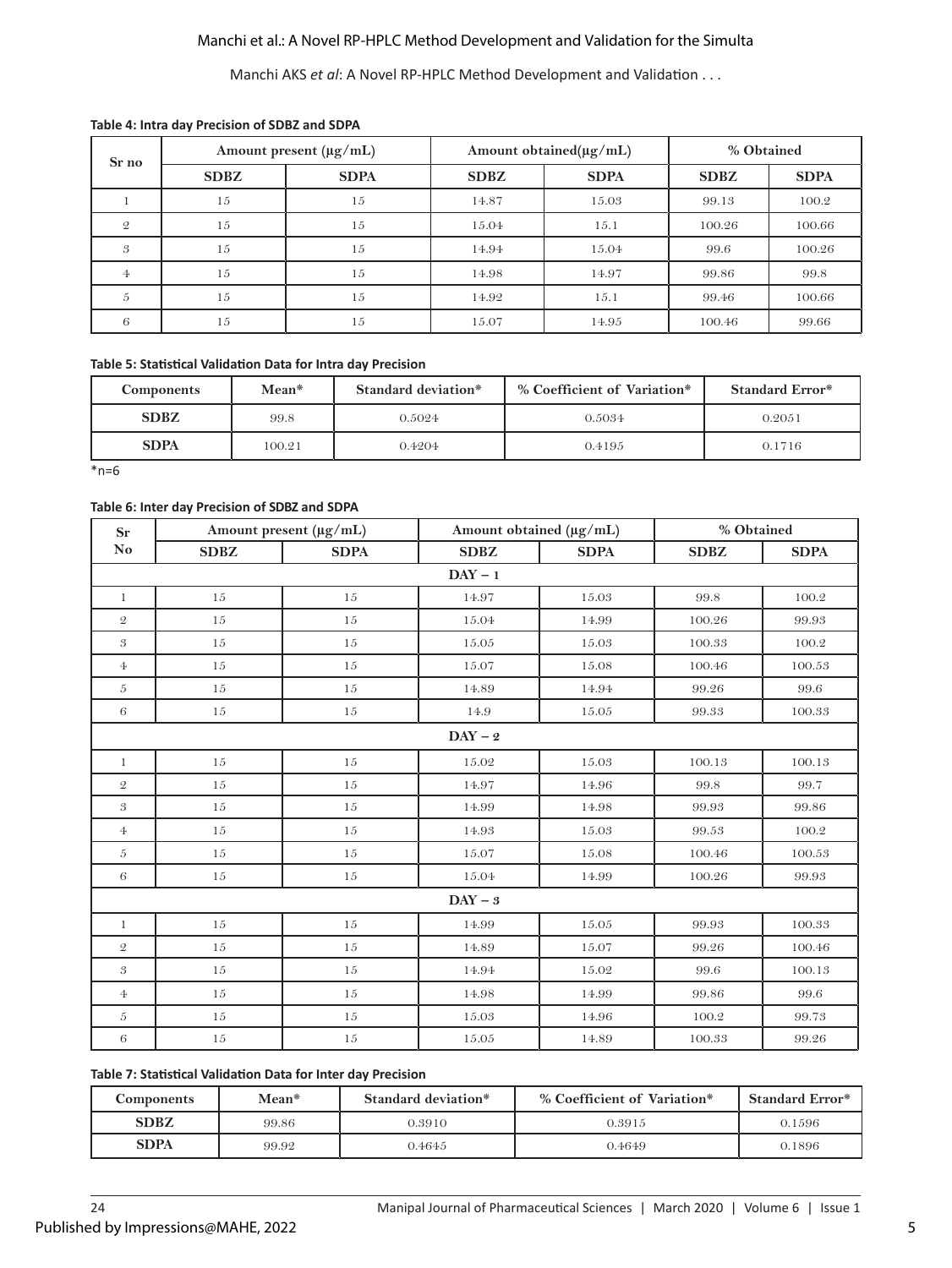## Manipal Journal of Pharmaceutical Sciences, Vol. 6 [2022], Iss. 1, Art. 5

#### Manchi AKS *et al*: A Novel RP-HPLC Method Development and Validation . . .

| <b>Method Parameter</b> | Level | <b>Retention Time</b> |             |             | <b>Tailing factor</b> |
|-------------------------|-------|-----------------------|-------------|-------------|-----------------------|
| Wavelength (nm)         |       | <b>SDBZ</b>           | <b>SDPA</b> | <b>SDBZ</b> | <b>SDPA</b>           |
| 258                     | $+9$  | 3.359                 | 5.238       | 1.311       | 1.227                 |
| 260                     |       | 3.366                 | 5.242       | 1.300       | 1.224                 |
| 262                     | $-9$  | 3.372                 | 5.249       | 1.303       | 1.229                 |

**Table 8: Robustness results for variations in detection wavelength**

#### **Table 9: Robustness results for variations in flow rate (mL/min)**

| <b>Method Parameter</b> | Level  | <b>Retention Time</b> |             |             | <b>Tailing factor</b> |
|-------------------------|--------|-----------------------|-------------|-------------|-----------------------|
| Flow Rate $(mL/min)$    |        | <b>SDBZ</b>           | <b>SDPA</b> | <b>SDBZ</b> | <b>SDPA</b>           |
| 0.8                     | $-0.2$ | 3.375                 | 5.250       | 1.310       | 1.220                 |
|                         |        | 3.366                 | 5.242       | 1.300       | 1.224                 |
| 1.2                     | $+0.2$ | 3.355                 | 5.234       | 1.306       | 1.227                 |

## **Results and Discussion**

The present analysis negotiates with the simultaneous measuring of SDBZ and SDPA in mixed pharmaceutical dosage form by RP-HPLC technique. The method which is established is based on the estimation of both the test substances by determining the area at the desired analytical wavelength under the chromatogram curve. An analysis of calibration curve on at least square regression determined the linearity of the proposed operation. The constructed calibration curves have been linear over the concentration range of 5-25µg/mL. The r2 values are with 0.999 and 0.9997 respectively for SDBZ and SDPA, along with the overview of validation and system suitability parameters as mentioned in the Table 1. Recovery experiments were also conducted to assess the accuracy and precision of the current method. Recovery studies were conducted at three different levels, 80%, 100% and 120% of the labeled amount of both the drugs as shown in Table 2. 3 replicate samples of each concentration level were operated, and the percentage recovery at each level  $(n = 3)$  and mean percentage recovery  $(n = 3)$  were measured, and the accuracy determination quantitative validation data outlined in Table 3 were calculated.

Intra-day precision as calculated by assaying samples comprising 15µg/mL of SDBZ and 15µg/mL of SDPA for six times and the outcomes were scored for statistical analysis. The statistical validation data and assay results for intra-day precision are outlined in Table 4 and 5. Inter-day precision was measured by evaluating a set of quality control samples comprising 15µg/mL of SDBZ and 15µg/mL of SDPA, replicates were examined on three days in a row. The determination of inter-day precision and statistical validation data for inter-day precision is outlined in Table 6 and 7. All intra-day and interday deviation showed less percentage Relative Standard Deviation (%RSD) value specifying a high grade of precision of the technique. The robustness was assessed by analyzing the samples by differing few variables like wavelength and flow rate. The commitment of robustness is summarized in Table 8 and 9.

From the outcomes of validation, it is clear that the developed RP-HPLC method is simple, accurate and precise for the analysis of SDBZ and SDPA in pharmaceutical dosage forms. This technique does not need much prior segregation of SDBZ and SDPA before analysis. In addition, it is appropriate for implementation without the interference of excipients and can be easily transferred to the commercial batches without previous treatment.

## **Conclusion**

The current study defines the development and validation of a new RP-HPLC technique for the calculation of SDBZ and SDPA in combination using simple mobile phase. The process was discovered to be very easy, accurate, sensitive, and precise. So the established technique can be used easily

6